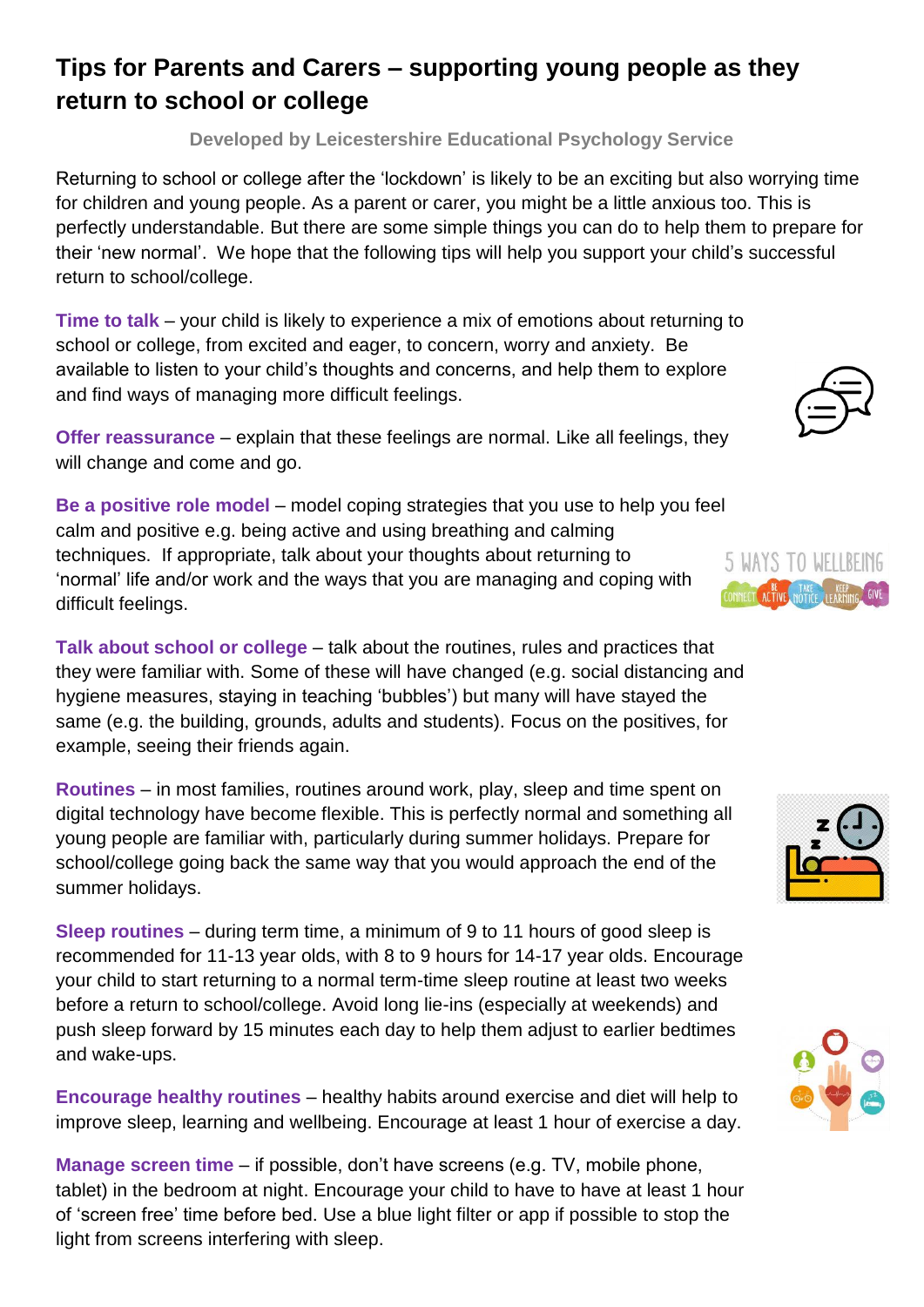# **Helpful tools and resources**

#### **Helping to manage worries:**

- Dana and the Doom Merchant is a story about change, loss and transition; what helps and what doesn't. A narrated version can be found here:
	- o [www.youtube.com/watch?v=Mu9R0rpO38U](https://www.youtube.com/watch?v=Mu9R0rpO38U)
- Read Well recommends expert endorsed books about mental health in general, including advice and information about issues like anxiety, stress, confidence and self-esteem.
	- o [reading-well.org.uk](https://reading-well.org.uk/)
- NHS Grampian have produced resource packs for different age groups and areas of need, focusing on coping with anxiety and worry around COVID-19.
	- o [www.camhsgrampian.org/covid](https://www.camhsgrampian.org/covid)

### **When things are feeling tough:**

- Approaches such as CBT and Mindfulness can be used to help young people to begin to explore and manage these feelings and promote resilience.
- CAMHS Resources offers a range of suggested downloads, apps and book recommendations. They also provide website links to support for young people and families including **Young Minds**, **Child Bereavement UK**, and **MindMate**. o [www.camhs-resources.co.uk](https://www.camhs-resources.co.uk/)
- Kooth is an online mental health service for children and young people (11-18 years) providing free access to a community of peers and experienced counsellors. o [www.kooth.com](https://www.kooth.com/)

#### **Be a positive role model:**

- The Leicestershire NHS provides 5 helpful steps (including links to local resources) to help improve mental health and wellbeing during these challenging times.
	- o [http://www.healthandcareleicestershire.co.uk/resources/5-ways-to](http://www.healthandcareleicestershire.co.uk/resources/5-ways-to-wellbeing)[wellbeing](http://www.healthandcareleicestershire.co.uk/resources/5-ways-to-wellbeing)

#### **Healthy Routines and Sleep:**

- The NHS provides guidance on:
	- o Sleep for teenagers: www.nhs.uk/live-well/sleep-and-tiredness/sleep-tipsfor-teenagers
	- o Exercise for children and young people: www.nhs.uk/livewell/exercise/physical-activity-guidelines-children-and-young-people
	- o Healthy eating for teens: [www.nhs.uk/live-well/eat-well/healthy-eating-for-teens](http://www.nhs.uk/live-well/eat-well/healthy-eating-for-teens)
	- o Health for Teens is a website designed for teenagers and covers everything they need to know about keeping healthy and well including facts about COVID-19: [www.healthforteens.co.uk](http://www.healthforteens.co.uk/)